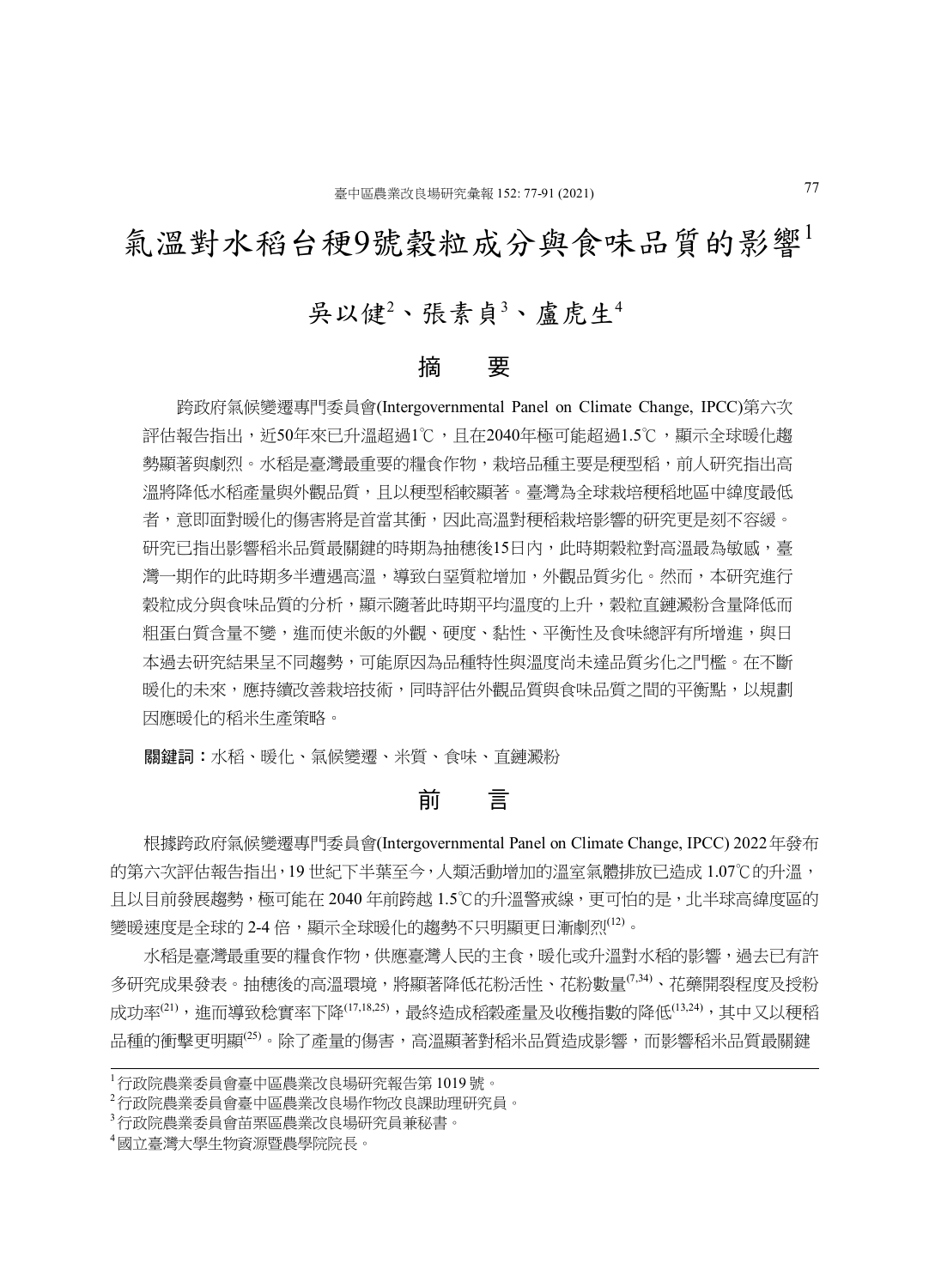期,在於抽穗之後的 12-16 日內<sup>(29)</sup>, 此為穀粒充實期,穀粒鮮重與乾重主要集中此期間累積, 在抽 穗 15 日後累積速度趨緩(18),也就是說,在此期間遭遇高溫或其他逆境,更容易造成外觀品質方面 的劣化<sup>(23)</sup>,尤以對高溫敏感的品種台稉 9 號的白米白堊質(chalky)比例最顯著<sup>(32)</sup>。外觀品質劣化的 原因主要來自充實速度的加快與充實時間的縮短(11),使澱粉堆積不確實,進而影響胴裂粒(fissure grain)、碎粒(cracked grain)、白堊質粒(chalky grain)、未熟粒(immature grain)等不良穀粒比例的提高  $^{(1,3,30)}$ 。高溫除影響外觀品質之外,同時造成白米理化性質的改變,由快速黏度分析(rapid viscosity analysis, RVA)分析結果指出,高溫造成尖峰黏度(peak viscosity)、破裂黏度(breakdown)與回升黏度 (setback)的改變,間接推測食味品質極可能受到高溫的影響(32)。

因此,延續本場過去之發表<sup>(32)</sup>,藉由周年栽培與收集各地台稉9號栽培樣品,分析外觀品質、 黏度性質及穀粒充實期氣溫的相關性之趨勢變化,然而,除外觀品質與理化性質之外,稻米品質另 包括穀粒成分與食味品質,因此,為評估台稉 9 號在氣溫變化下的整體品質,本研究參照前述發表 的田間試驗架構,持續探討氣溫上升對穀粒成分與食味品質之影響,食味之良劣取決於黏性、硬度、 平衡性、保水度等,其中,受東亞民眾喜好的稉型米,黏度高、硬度低、平衡性佳及保水度佳,而 這些性質由米粒成分所決定,包括直鏈澱粉含量(amylose content)與蛋白質含量(protein content)等。 澱粉為白米最主要成分,分為直鏈澱粉(amylose)與支鏈澱粉(amylopectin),二者影響米飯理化性質, 通常直鏈澱粉含量較高之稻米,烹煮時需水量較多,且米飯粗糙、鬆散,黏性較低;低直鏈澱粉者 則相反。因此直鏈澱粉含量或比例常作為判定稻米理化品質之重要指標之一(9,28)。在蛋白質方面, 穀粒中粗蛋白質有90%以上是貯存性蛋白質(storage protein),一般認為穀粒胚乳外層蛋白質會使澱 粉粒吸水膨脹受到限制,進而延長烹煮時間,導致食味不佳<sup>(31)</sup>。

 高溫對水稻產量與品質之研究相當豐富,不同之氣溫背景影響產量與品質,但大多數之研究較 偏向於實驗室、生長箱或溫室進行,在田間試驗由於變因多不易掌握,相關研究較少。臺灣為亞熱 帶氣候,相較於國際上主要之稉稻生產國家,臺灣的生育期間溫度高,有效充實期短而穀粒充實速 率快,在目前與未來,臺灣之稉稻栽培所面對之環境溫度壓力皆大於其他溫帶地區。換言之,臺灣 可作為稉稻在未來暖化趨勢下的先驅者。本研究在臺灣進行田間實地試驗,利用調整栽培時期與分 析全臺灣各稻作栽培區域稻米樣品之策略,藉由不同生育期與不同地區之氣溫環境分析,探討穀粒 成分、食味品質與氣溫環境之相關性,藉此評估最佳栽培時期之氣溫環境,作為未來良質米操作規 畫與擬定因應未來氣候變遷之稻作生產調適技術之依據。

### 材料與方法

#### 一、水稻試驗品種

為探討氣候環境對臺灣梗稻品種之產量與品質之影響,選擇稻米品質優良與氣候變化敏感的台 稉 9 號(*Oryza sativa* L., Taikeng 9)為標的品種,且台稉 9 號為國內目前之良質米對照品種,具有指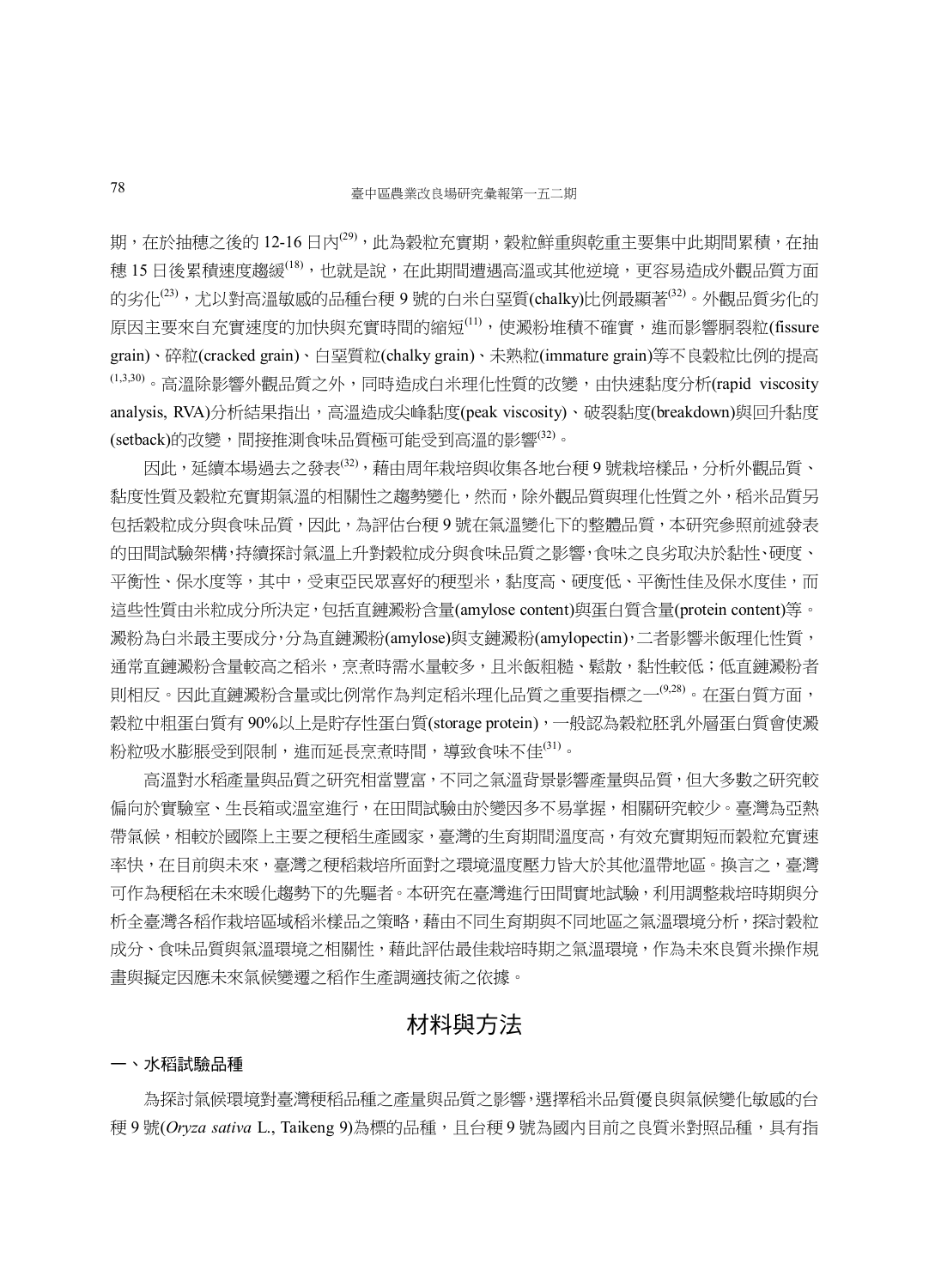標之意義。

### 二、氣溫環境條件

依筆者過去研究之架構(32),分別以栽培時期與栽培地點作為變因,探討栽培過程遭遇不同溫 度對食味品質的影響,與本研究相似之試驗設計已有許多 (22)。不同栽培時期處理方面,2007 與 2008 年,於苗栗公館(N24.49°, E120.83°)進行不同栽培期的試驗,自2月至8月,本試驗根據預估栽培 期之均溫,依各栽培期均溫差異決定每間隔 10-30 天進行一次插秧,每年各 7 次與 9 次不同之栽培 期試驗,分述如表一。不同栽培地點處理方面,於 2007 年自 6 個農業試驗單位收集 6 個不同栽培 地點二期作的稻米樣品,其分別的經緯度位置如表二。

表一、苗栗公館不同栽培期的插秧日期、收穫日期、全栽培期均溫、栽培期均溫範圍

| Table 1. Transplanting date, harvest date, mean temperature (Mean T) and range of mean temperature |  |  |  |
|----------------------------------------------------------------------------------------------------|--|--|--|
| (T range) of different cultivation periods in Gongguan, Miaoli                                     |  |  |  |

|      | Transplanting date | Harvest date | Growth days | Mean $T(\mathcal{C})$ | T range $(\degree C)$ |
|------|--------------------|--------------|-------------|-----------------------|-----------------------|
|      | 03/08              | 07/20        | 134         | 24.4                  | 12.3-30.7             |
|      | 03/27              | 07/25        | 120         | 25.6                  | 12.3-30.7             |
|      | 04/02              | 07/31        | 120         | 25.9                  | 12.3-30.7             |
| 2007 | 04/12              | 08/07        | 117         | 26.8                  | 16.2-30.7             |
|      | 04/30              | 08/27        | 119         | 27.5                  | 22.3-30.7             |
|      | 06/15              | 10/07        | 114         | 27.8                  | 23.3-30.7             |
|      | 08/02              | 11/30        | 120         | 24.3                  | 13.9-29.8             |
|      | 02/28              | 07/11        | 134         | 23.1                  | 12.2-30.5             |
|      | 03/07              | 07/15        | 130         | 23.8                  | 13.7-30.5             |
|      | 03/18              | 07/23        | 127         | 24.6                  | 13.7-30.5             |
|      | 03/28              | 07/26        | 120         | 25.2                  | 13.7-30.5             |
| 2008 | 04/07              | 08/05        | 120         | 25.9                  | 17.3-30.5             |
|      | 04/17              | 08/16        | 121         | 26.3                  | 17.3-30.5             |
|      | 05/07              | 09/10        | 126         | 27.3                  | 19.4-30.5             |
|      | 07/19              | 11/11        | 115         | 26.7                  | 17.9-29.7             |
|      | 08/07              | 11/28        | 113         | 25.3                  | 13.5-29.7             |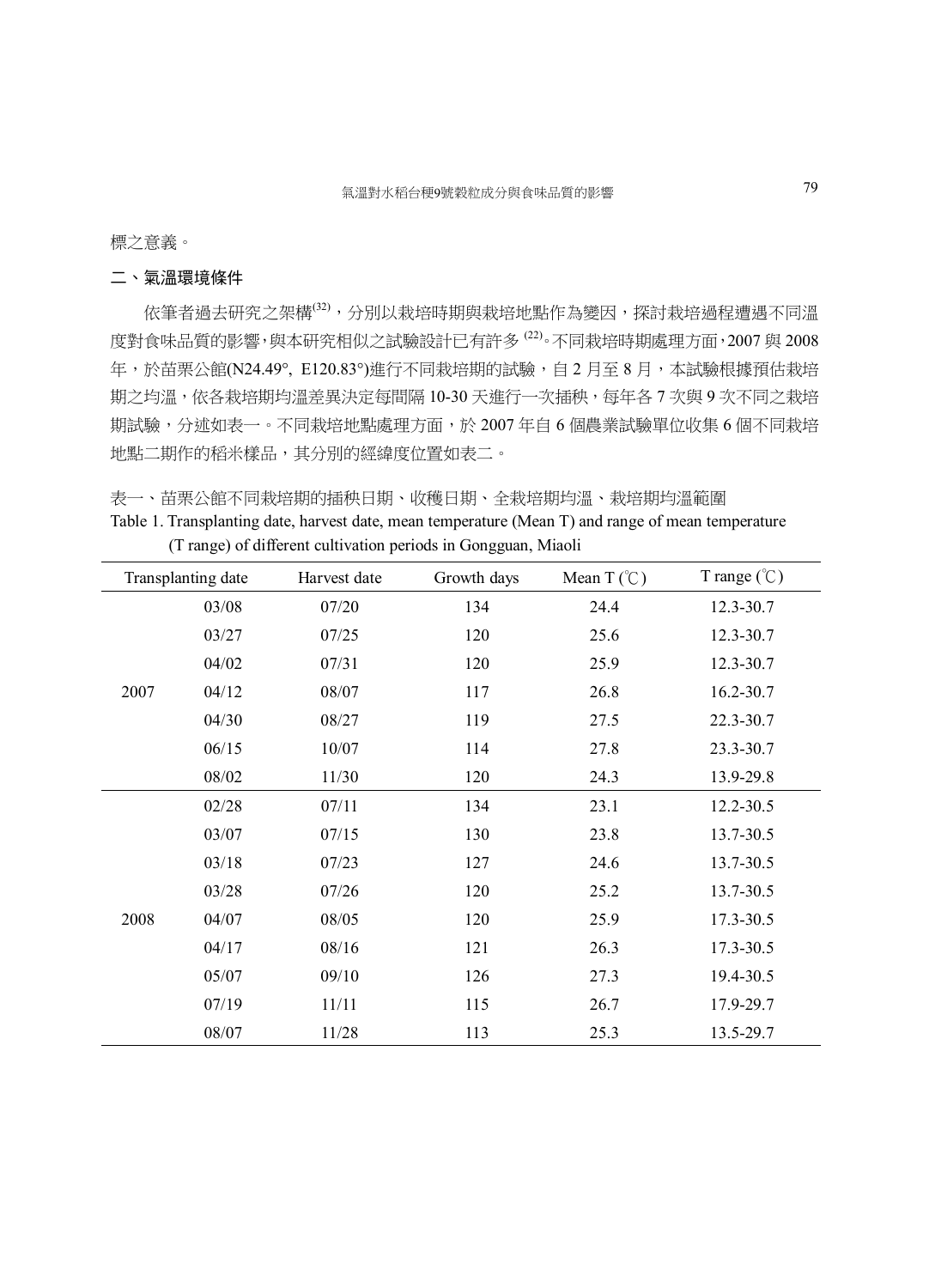#### 三、栽培管理

不同栽培期試驗與不同栽培地點試驗採用相同栽培管理。插秧前 20-30 日準備稻種與育苗,並 同時於田間進行乾整地,插秧前 3 日進行濕整地、施用基肥(台肥 39 號 333 kg/ha)、萌前除草劑與 苦茶粕或耐克螺以防治福壽螺, 行株距 30 cm \* 15 cm 的單本植插秧, 並於插秧隔天湛水, 接著在 插秧後的 10、25、60 日後分別施用一次追肥(硫酸銨 100 kg/ha)、二次追肥(硫酸銨 67 kg/ha)、穗肥 (硫酸銨 42 kg/ha)。抽穗期保持田間湛水,於齊穗後進行間歇灌水,至稻穗基部僅 2-3 粒青粒時進 行樣品收割,每一處理割取 3 重複,每一重複收穫 18 株。

### 四、溫度參數計算方式

 上述試驗的栽培時期溫度,皆來自於各栽培地點的農業氣象測站之紀錄,並依插秧、抽穗、收 穫日期進行全生育期積溫、抽穗後積溫、抽穗後 15 日均溫、抽穗後 15 日均最高溫、抽穗後 15 日 均最低溫的計算。積溫的計算使用日均溫並扣除水稻生育基礎溫度 10℃進行累加計算(6),抽穗日則 定義為全田區 50 %稻穗抽出日。

表二、不同栽培地點經緯度位置、全栽培期均溫及栽培期均溫範圍

Table 2. Latitude, longitude, mean temperature (Mean T) and range of mean temperature (T range) of different cultivation districts

| Districts             | Latitude       | Longitude         | Mean $T(\mathcal{C})$ | T range $(\mathcal{C})$ |
|-----------------------|----------------|-------------------|-----------------------|-------------------------|
| Taoyuan DARES         | $N24.95^\circ$ | $E121.03^\circ$   | 24.9                  | 18.6-30.6               |
| Miaoli DARES          | $N24.49^\circ$ | $E120.83^\circ$   | 24.3                  | 13.9-29.8               |
| <b>Taichung DARES</b> | $N24.00^\circ$ | $E120.53^\circ$   | 26.0                  | 20.9-29.9               |
| TARI Chiayi branch    | $N23.48^\circ$ | $E120.47^\circ$   | 25.8                  | 20.6-30.3               |
| <b>Tainan DARES</b>   | $N23.06^\circ$ | $E120.34^\circ$   | 26.2                  | 21.8-29.7               |
| <b>Taitung DARES</b>  | $N22.75^\circ$ | $E121.15^{\circ}$ | 23.6                  | 17.4-27.5               |

#### 五、收穫後處理

 收穫並完成脫粒後,將穀粒裝入網袋平鋪於陰涼通風處自然風乾,直至穀粒水分含量 13.5-14.5 %。接著以風選機將不充實穀粒篩選掉後,將充實穀粒進行碾製後,供後續品質調查。

#### 六、調查項目

(一)穀粒成分

將前述樣品使用食味分析計(PS-500, Fujiwara, Japan)進行蛋白質含量與直鏈澱粉含量分析。

(二)食味品質

將白米樣品蒸煮熟後,以熟飯食味計(STA1A, SATAKE, Japan)進行米飯食味品質之測定,該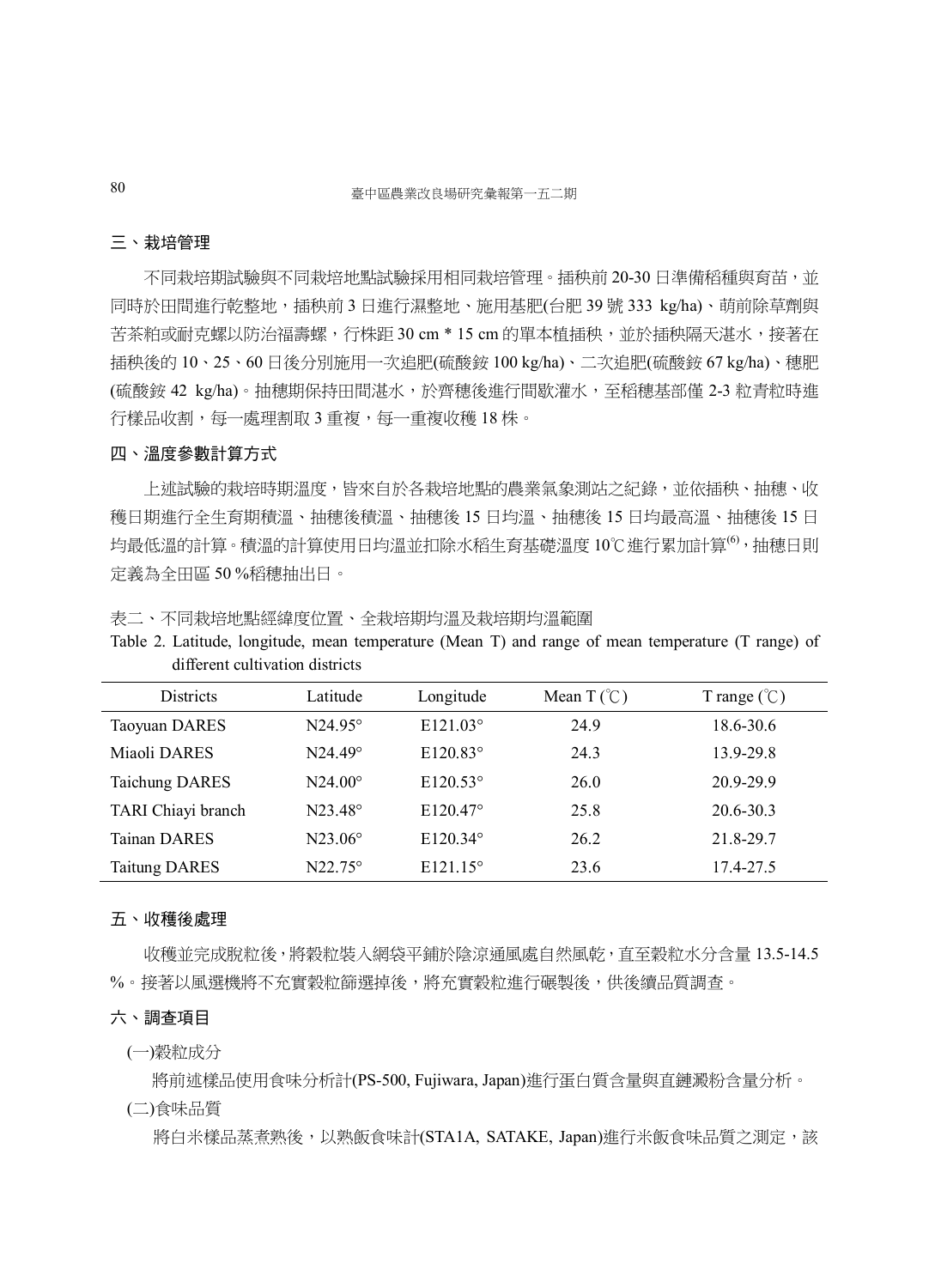食味計已有前人研究證實與實際感官品評有高度相關性<sup>(5),</sup>故可作為食味品質之可信賴測定。測 定項目為米飯外觀、硬度、黏性、平衡度以及食味總評。外觀數值表示米飯表面的保水膜之完整 性;硬度則是米飯入口後的軟硬度;黏性則是在咀嚼時米飯的黏度;平衡度為黏性值與硬度值的 比值。

### 七、相關性分析

 $\mathbb{R}$ 上述調查分析之溫度參數,與品質調查結果以統計軟體「 $R_1$  (The R Foundation, US)<sup>(26)</sup>進行 線性迴歸或二次式迴歸相關性分析,再依照各自分析之 adjusted R<sup>2</sup> 值決定採用線性迴歸或二次式迴 歸,並計算其迴歸相關性的 *P* 值, 將 *P* 值小於 0.05 而大於 0.01 者定為顯著相關; 小於 0.01 而大於 0.001 者定為高度顯著相關;小於 0.001 者定為極顯著相關。

### 結果與討論

#### 一、溫度條件背景

由筆者發表文獻整理之資料<sup>(32)</sup>,收集苗栗各栽培期與各地二期作之氣溫資料,並整理成全生 育期積溫、抽穗後積溫、穀粒充實期均溫、穀粒充實期均高溫與穀粒充實期均低溫(表三與表四)。 全生育期積溫為插秧至收穫每日日均溫扣除基礎溫度(10℃)之總和。抽穗後積溫為抽穗日至收穫每 日日均溫扣除基礎溫度(10℃)之總和。穀粒充實期均溫則是抽穗後 0-15 日內平均氣溫,均高溫與均 低溫亦同。總積溫與抽穗後積溫方面分別涵蓋 1618.3-2165.3℃-day 與 371.5-845.4℃-day,以 2008 年 05/07插秧者最高(2165.3與 845.4℃-day),臺中農改場所在之大村地區插秧者最低(1618.3 與371.5 ℃-day);穀粒充實期均溫範圍從 21.7 至 29.8℃,以 2007 年 04/30 插秧者為最高(29.8℃),2007 年 08/07 插秧者最低(21.7℃);穀粒充實期均高溫與均低溫則為 25.4-33.8℃與 16.6-25.4℃,其中以 2007 年 04/12 插秧者為最高(33.8 與 25.4℃), 2007年 08/02 插秧者為最低(25.4 與 16.6℃)。顯示以栽培 期處理或栽培地區處理之氣溫環境並不相同。

#### 二、品質性狀與溫度之相關性

 將各樣品氣溫資訊對穀粒成分分析結果如直鏈澱粉含量、粗蛋白質含量,以及熟飯食味計分析 結果如外觀、硬度、黏性、平衡度、食味分數等進行相關性分析,以二項式作迴歸相關之各別 *P* 值列於表五。結果顯示:成分要素方面,直鏈澱粉含量與穀粒充實期均溫、均高溫、均低溫呈現極 顯著相關(*P*<0.001),但蛋白質含量之相關性並不明顯。熟飯食味要素方面,外觀、硬度、黏性、 平衡度、食味分數皆與穀粒充實期均溫、均高溫、均低溫呈現極顯著相關(*P*<0.001)。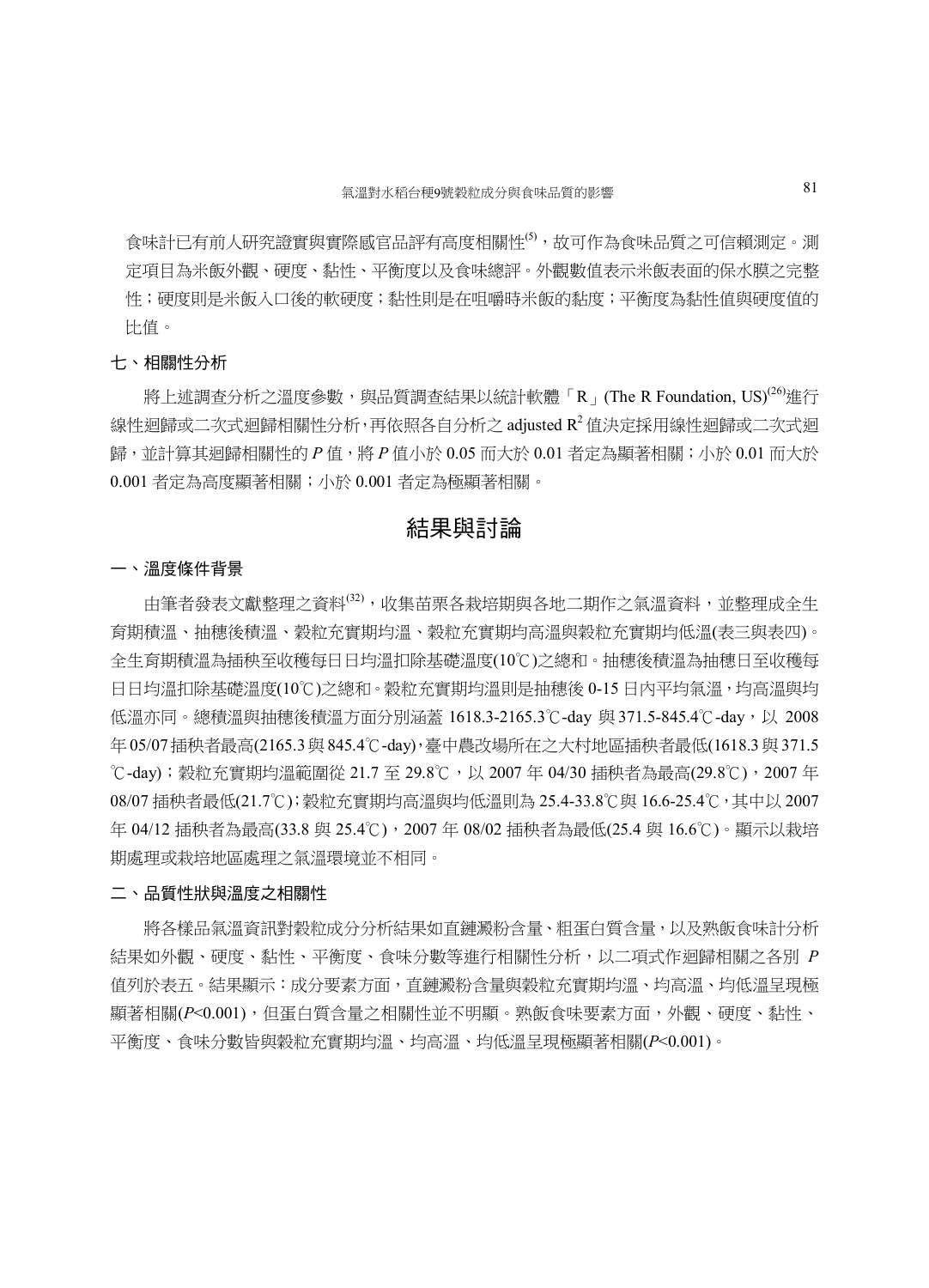|                    | л.    |                                      | л.                  |                                          | ັ                                        |                                          |
|--------------------|-------|--------------------------------------|---------------------|------------------------------------------|------------------------------------------|------------------------------------------|
| Transplanting date |       | $T^a$<br>$({}^{\circ}\text{C}$ -day) | $H^b$<br>$(C$ -day) | $H15$ -ave <sup>c</sup><br>$(\degree C)$ | $H15$ -max <sup>d</sup><br>$(\degree C)$ | $H15$ -min <sup>e</sup><br>$(\degree C)$ |
|                    | 03/08 | 1925.2                               | 711.8               | 27.6                                     | 32.8                                     | 25.1                                     |
|                    | 03/27 | 1867.7                               | 754.9               | 27.5                                     | 33.3                                     | 25.2                                     |
|                    | 04/02 | 1893.5                               | 782.3               | 28.4                                     | 33.6                                     | 25.3                                     |
| 2007               | 04/12 | 1960.5                               | 749.3               | 29.5                                     | 33.8                                     | 25.4                                     |
|                    | 04/30 | 2075.4                               | 816.9               | 29.8                                     | 32.9                                     | 24.8                                     |
|                    | 06/15 | 2025.4                               | 710.8               | 27.2                                     | 31.3                                     | 23.2                                     |
|                    | 08/02 | 1702.5                               | 497.8               | 21.7                                     | 25.4                                     | 16.6                                     |
| 2008               | 02/28 | 1750.3                               | 606.4               | 27.2                                     | 32.7                                     | 23.9                                     |
|                    | 03/07 | 1787.0                               | 676.9               | 27.2                                     | 32.7                                     | 23.9                                     |
|                    | 03/18 | 1846.6                               | 749.7               | 27.6                                     | 32.7                                     | 24.1                                     |
|                    | 03/28 | 1814.7                               | 746.1               | 28.4                                     | 33.0                                     | 24.4                                     |
|                    | 04/07 | 1896.7                               | 643.9               | 27.8                                     | 32.6                                     | 24.3                                     |
|                    | 04/17 | 1962.2                               | 770.1               | 27.3                                     | 32.6                                     | 24.4                                     |
|                    | 05/07 | 2165.3                               | 845.4               | 27.5                                     | 32.9                                     | 24.6                                     |
|                    | 07/19 | 1910.9                               | 658.2               | 24.6                                     | 29.2                                     | 21.0                                     |
|                    | 08/07 | 1714.5                               | 602.7               | 25.1                                     | 27.4                                     | 18.4                                     |

表三、苗栗公館地區不同栽培期的溫度條件

Table 3. Temperature conditions for the different transplanting time in Gongguan, Miaoli

 $^{\rm a}$ T: 全生育期積溫; $^{\rm b}$ H: 抽穗後積溫; $^{\rm c}$ H15-ave: 抽穗後 15 日均溫; $^{\rm d}$ H15-max: 抽穗後 15 日均高溫; $^{\rm c}$ H15-min: 抽穗後 15 日均低溫。

<sup>a</sup>T: accumulated temperature of whole cultivation period ; <sup>b</sup>H: accumulated temperature after heading ; <sup>c</sup>H15-ave: average temperature from 0-15 days after heading  $\frac{1}{2}$  <sup>d</sup> H15-max: average daily maximum temperature from 0-15 days after heading  $;$   $\degree$  H15-min: average daily minimum temperature from 0-15 days after heading.

### 表四、2007 年二期作各不同栽培地區的溫度條件

Table 4. Temperature conditions of 2007  $2<sup>nd</sup>$  cropping season in different districts

| <b>District</b>                 | $T^a$              | $H^b$             | $H15$ -ave <sup>c</sup> | $H15$ -max <sup>d</sup> | $H15$ -min <sup>e</sup> |
|---------------------------------|--------------------|-------------------|-------------------------|-------------------------|-------------------------|
|                                 | $(\degree C$ -day) | $^{\circ}$ C-day) | U                       | (°C)                    | -C                      |
| Taoyuan DARES <sup>t</sup>      | 1676.4             | 506.2             | 22.3                    | 25.4                    | 19.3                    |
| Miaoli DARES                    | 1702.5             | 497.8             | 21.7                    | 25.4                    | 16.6                    |
| <b>Taichung DARES</b>           | 1618.3             | 371.5             | 23.5                    | 27.8                    | 19.5                    |
| TARI <sup>g</sup> Chiayi branch | 1764.8             | 566.2             | 23.9                    | 28.8                    | 19.6                    |
| <b>Tainan DARES</b>             | 1756.4             | 517.4             | 24.4                    | 29.0                    | 20.6                    |
| <b>Taitung DARES</b>            | 1725.9             | 688.9             | 22.9                    | 25.8                    | 18.3                    |

<sup>a</sup>T: 全生育期積溫;<sup>b</sup>H: 抽穗後積溫; H15-ave: 抽穗後 15 日均溫; <sup>d</sup>H15-max: 抽穗後 15 日均高溫; <sup>e</sup>H15-min: 抽穗後 15 日均低溫;「DARES: 區域農業改良場;『TARI: 農業試驗所。

<sup>a</sup>T: accumulated temperature of whole cultivation period ; <sup>b</sup>H: accumulated temperature after heading ; <sup>c</sup>H15-ave: average temperature from 0-15 days after heading ; <sup>d</sup>H15-max: average daily maximum temperature from 0-15 days after heading ; <sup>e</sup>H15-min: average daily minimum temperature from 0-15 days after heading ;

 $f$  DARES: district agricultural research and extension station;  $gTART$ : Taiwan agricultural research institute.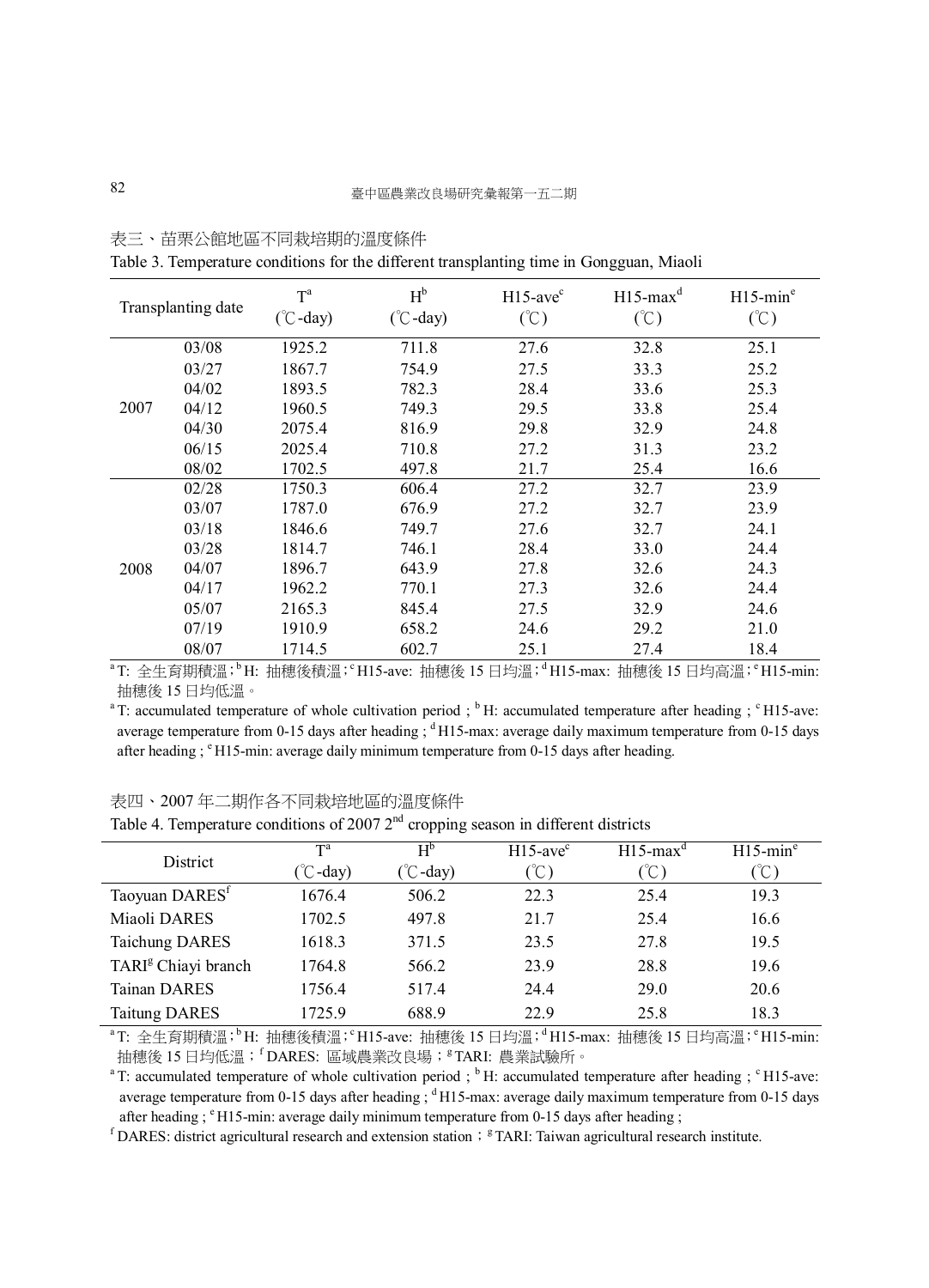### 表五、穀粒成分分析、熟飯食味計分析結果與溫度參數之迴歸相關分析的 *P* 值

Table 5. *P* value of correlation analysis between grain chemicals content, palatability and temperature parameters

|                        | Characters                | $T^a$ | $H^b$  | $H15$ -ave <sup>c</sup> | $H15$ -max <sup>d</sup> | $H15$ -min <sup>e</sup> |
|------------------------|---------------------------|-------|--------|-------------------------|-------------------------|-------------------------|
| Grain                  | Amylose content           | *     | 0.148  | ***                     | ***                     | ***                     |
| chemicals              | Protein content           | 0.948 | 0.720  | 0.398                   | 0.257                   | 0.632                   |
|                        | Appearance                | ***   | $\ast$ | ***                     | ***                     | ***                     |
|                        | Hardness                  | ***   | **     | ***                     | ***                     | ***                     |
| Palatability<br>traits | Viscosity                 | ***   | 0.101  | ***                     | ***                     | ***                     |
|                        | Balance                   | ***   | $\ast$ | ***                     | ***                     | ***                     |
|                        | <b>Palatability Score</b> | ***   | $\ast$ | ***                     | ***                     | ***                     |

\*表示 0.01<*P*<0.05;\*\*表示 0.001<*P*<0.01;\*\*\*表示 *P*<0.001。

 $^{\rm a}$ T: 全生育期積溫; $^{\rm b}$ H: 抽穗後積溫; $^{\rm c}$ H15-ave: 抽穗後 15 日均溫; $^{\rm d}$ H15-max: 抽穗後 15 日均高溫; $^{\rm e}$ H15-min: 抽穗後 15 日均低溫。

\*:*P* value<0.05 ; \*\*:*P* value<0.01 ; \*\*\*:*P* value<0.001.

<sup>a</sup>T: accumulated temperature of whole cultivation period ; <sup>b</sup>H: accumulated temperature after heading ; <sup>c</sup>H15-ave: average temperature from 0-15 days after heading ;  $d$  H15-max: average daily maximum temperature from 0-15 days after heading ; <sup>e</sup>H15-min: average daily minimum temperature from 0-15 days after heading.



圖一、穀粒直鏈澱粉含量與抽穗後 15 日均溫之相關性。\*\*\*: *P*<0.001。

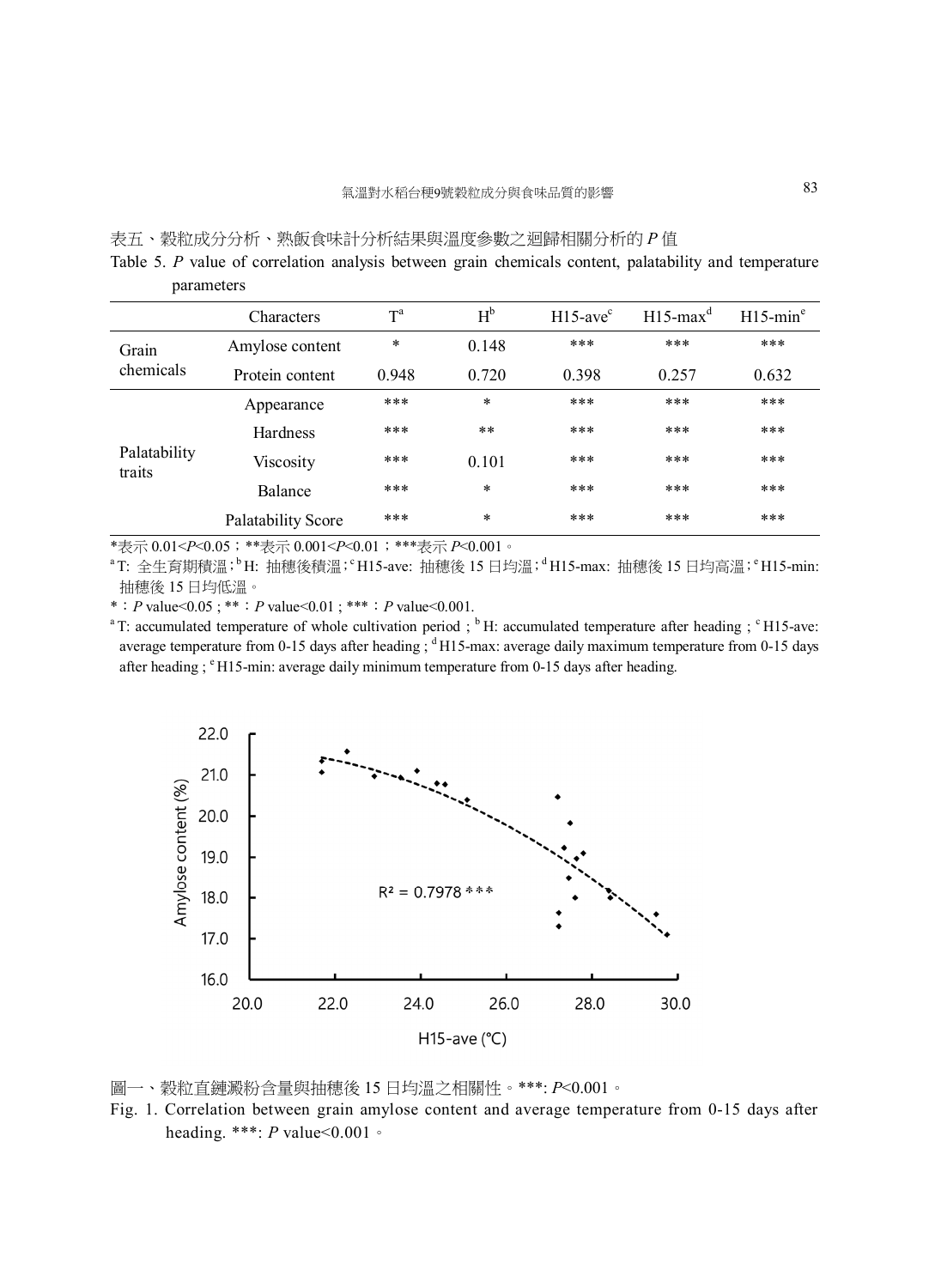### 三、成分分析

穀粒之直鏈澱粉含量與穀粒充實期均溫呈極顯著負相關(圖一),最高溫與最低溫皆與均溫呈現 類似之趨勢(表五)。顯示直鏈澱粉含量隨著此時期溫度上升而減少,均溫每上升 1℃,直鏈澱粉含 量將減少 0.5%。粗蛋白質含量則較不隨著溫度上升而有明顯改變趨勢(圖二)。因此顯示直鏈澱粉含 量受到穀粒充實期均溫影響較大,而粗蛋白質含量較不受此時期均溫影響。溫度影響直鏈澱粉含量 的酵素主要是 granule-bound starch synthase (GBSS)、soluble starch synthase (SSS)、starch branch enzyme(BE),高溫分別會降低負責合成直鏈澱粉的 GBSS、SSS 及 BE 之基因表現及酵素活性(14,33), 因此在本研究所涵蓋之溫度範圍(均溫22-30℃),溫度上升情況將降低直鏈澱粉含量,而當穀粒之直 鏈澱粉含量降低時,將使米飯烹煮時之黏度增加,米粒變軟,進而可能增進食味口感。



圖二、穀粒粗蛋白質含量與抽穗後 15 日均溫之相關性。

Fig. 2. Correlation between grain protein content and average temperature from 0-15 days after heading.

### 四、熟飯食味分析

 烹煮後熟飯食味分為五方面探討,包含外觀、硬度、黏度、平衡度及食味總評。五方面皆與穀 粒充實期均溫呈極顯著相關(*P* 值<0.001)。其中除了硬度之外,其餘四者皆隨此時期溫度上升而增 加。硬度則隨溫度上升而降低(圖三)。顯示穀粒充實期溫度上升將改變熟飯物理性質,米飯外觀較 佳、黏性較大、硬度較軟及平衡度佳,以及食味總評分數優良,推測是由於直鏈澱粉含量的降低, Liu 等人研究亦提出相似之結果,然而此食味品質之提升僅限於蛋白質含量不變的前提之下<sup>(19)</sup>。前 人研究指出,穀粒充實期的平均溫度由22℃提高到 26℃時,食味品質(硬度、黏性及食味總評)將顯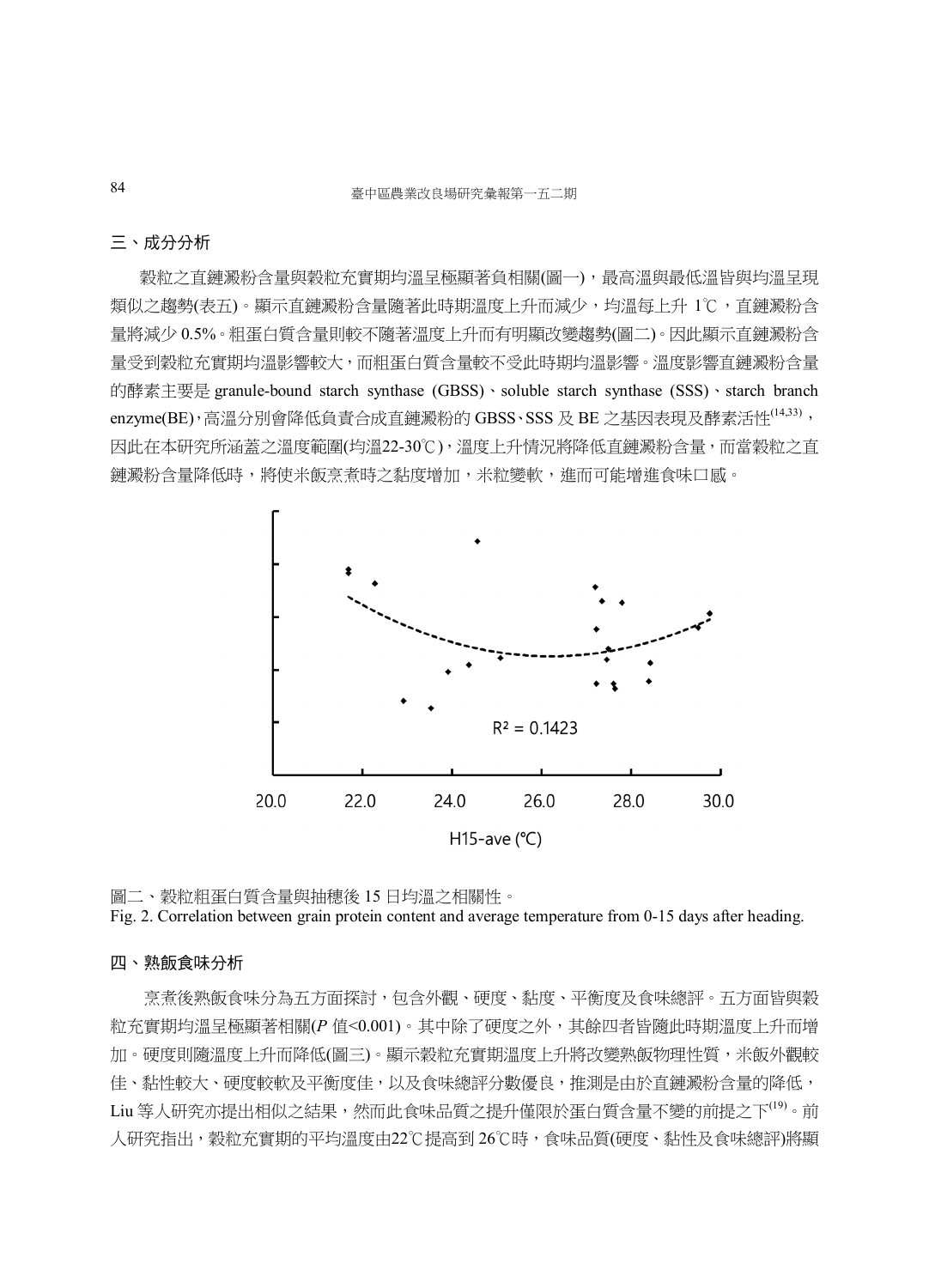著提升,且提升的食味品質是來自直鏈澱粉含量比例的降低,而非蛋白質含量的變化<sup>(10)</sup>,與本研 究結果相吻合,推測在均溫不高(未達 30℃)之下,升溫造成的直鏈澱粉含量降低,有助提升食味品 質。然而,日本研究指出,針對 2 種日本稉稻品種,穀粒充實期溫度超過 26℃將傷害米飯食味品 質<sup>(2)</sup>, 高溫所降低的米粒直鏈澱粉含量,未必有助促進米飯食味, 由於高溫同時影響支鏈澱粉 (Amylopectin)的支鏈結構,改變的支鏈結構反而使食味品質劣化(16),但此趨勢並未見於本研究結果, 可能原因在於,日本稉稻品種生長於溫帶地區,對於高溫的敏感度較高,而臺灣水稻品種為亞熱帶 氣候下育成,且台稉9 號為秈稻與稉稻品系的雜交後代,其高溫耐受性可能較典型日本品種高<sup>(27)</sup>, 本研究此次僅涵蓋 22-30℃的穀粒充實期均溫,無法證實均溫在 30℃以上仍具此趨勢。推測在超過 30℃之後,臺灣品種的食味品質亦有可能隨溫度的上升而劣化,然仍需進一步研究證實。前人研究 指出,未來升溫的狀態將更顯著,且因降雨不穩所造成的缺水逆境、日射量不足的趨勢導致稻株生 理抑制等,顯示水稻的高溫逆境與複合逆境更為險峻<sup>(4)</sup>。再者,高溫造成白堊質粒率的上升<sup>(32)</sup>,可 能間接引起碎粒率的提高(8),進而導致吸水不均及米飯軟硬不均,影響食味表現。因此,高溫與食 味品質的關聯性,尚須考慮品種、碾米操作及烹飯作業等因素。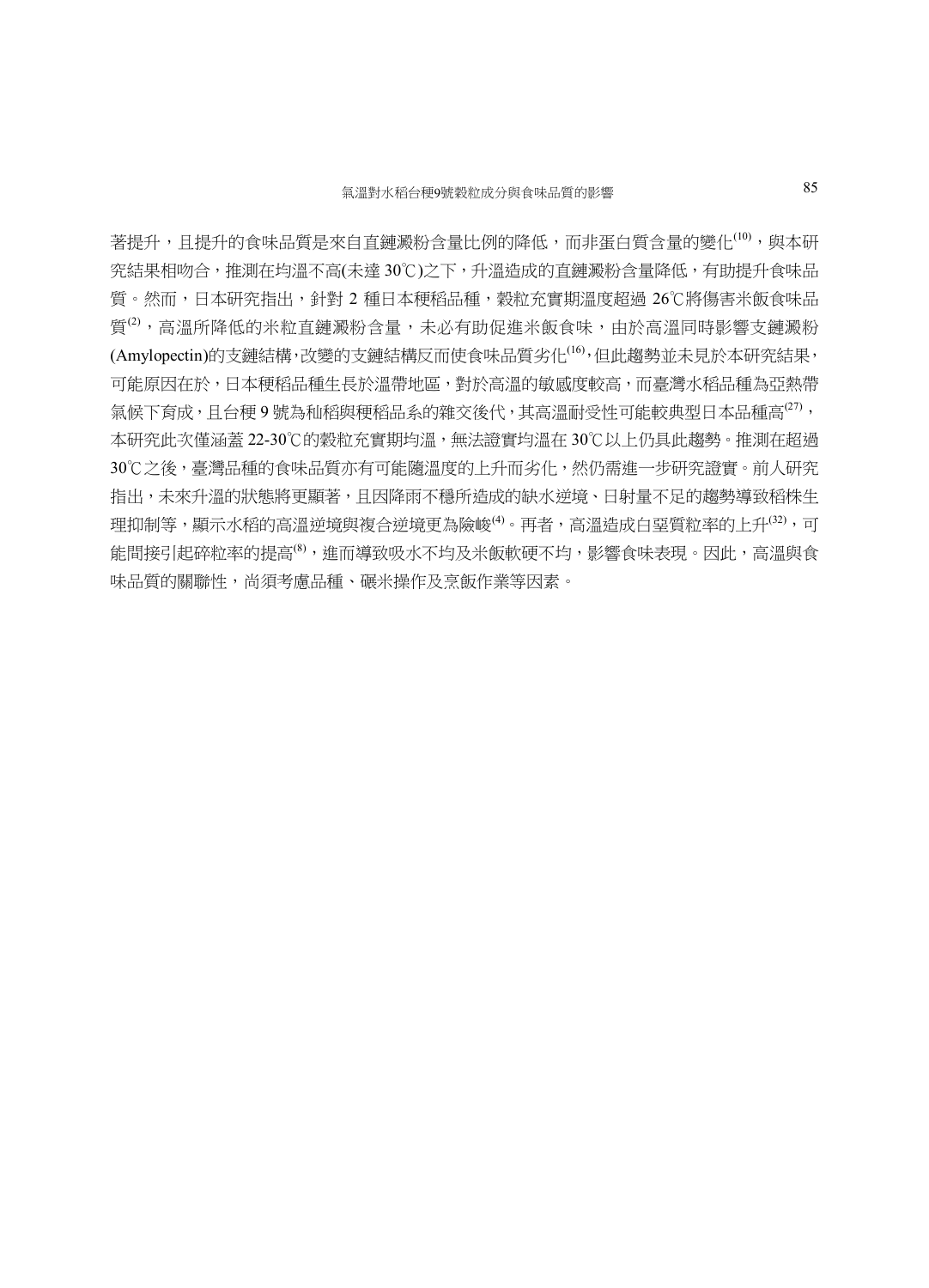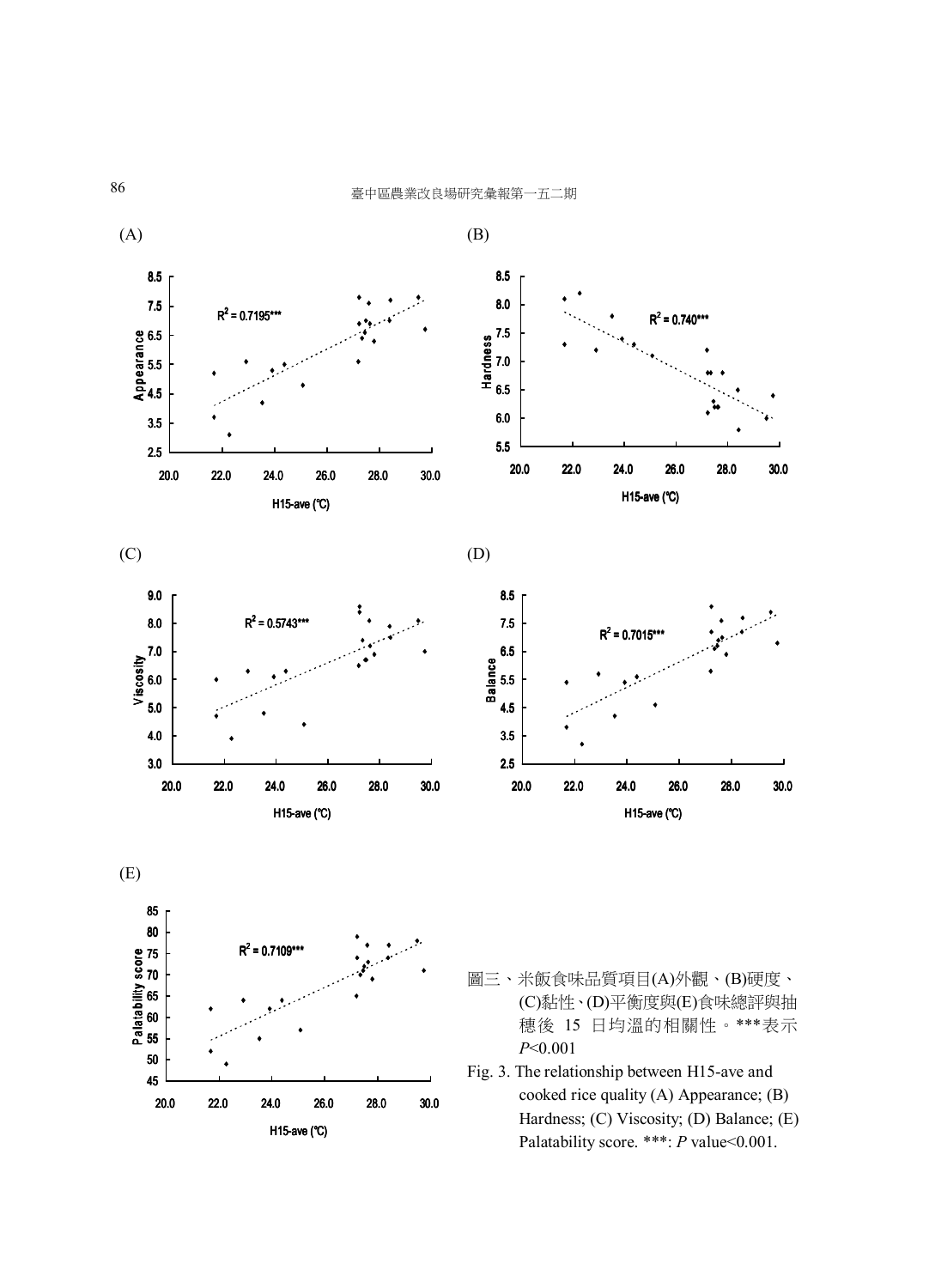### 結 論

 氣候變遷與全球暖化是世界各地共同面對的挑戰,水稻是全球三大作物之一,同時也是臺灣最 重要的農作物,必須及早評估暖化趨勢對水稻生產的影響,尤其是對升溫較敏感的稉稻品種。過去 研究指出,水稻的產量構成要素與外觀品質會隨著氣溫上升而有劣化的現象,而本研究結果則持續 就成分與食味品質進行探討,在溫度較高的環境之下,水稻台稉 9 號的直鏈澱粉含量下降,而粗蛋 白質含量不變,間接使食味品質上升,包括米飯外觀、黏性、硬度、平衡度及食味總評都有增進, 然而此增進趨勢僅止於日均溫 30℃以下。IPCC 第六次評估報告指出,2040 年後的暖化狀況更加 嚴重,在日均溫高於30℃之後,澱粉結構的改變與粗蛋白質含量的顯著增加,都可能導致食味品質 的急轉直下,再加上受損的產量與外觀品質,將對稻作產業帶來嚴重衝擊。為因應暖化的衝擊,可 採用多重策略強化水稻的耐熱性,例如育成耐熱品種、改變栽培期、改善灌溉管理及調整行株距等。 氣候變遷與平均溫度上升的趨勢是進行式,稻作生產研究亦需要時時不斷精進,作為未來動態因應 方針擬定的基礎,以確保臺灣稻米的永續生產。

### 參考文獻

- 1. 近藤始彥、石丸努、三王裕見子、梅本貴之 2005 イネの高温登熟研究の今後の方向 農業 技術 60: 462-470。
- 2. 松江勇次 2007 栽培條件對食味的影響 In. 崔晶、森田茂紀 主編。水稻食味學。天津教 育出版社,中國。
- 3. 若松謙一、佐々木修、上薗一郎、田中明男 2007 暖地水稻の登熟期間の高溫か玄米品質に 及ぼす影響 日作紀 76: 71-78。
- 4. 盧孟明、陳雲蘭、陳圭宏 2008 全球暖化趨勢對臺灣水稻栽培環境之影響 作物、環境與生 物資訊 5: 60-72。
- 5. 賴穗春、河野元信、王志東、三上隆司、黃道強、李宏、盧德城、周德貴、周少川 2011 米 飯食味計評價華南秈稻食味品質 中國水稻科學 25: 435-438。
- 6. 羅正宗、陳榮坤、張素貞 2008 苗栗地區水稻生育積溫度數與生育時期之關係 苗栗區農業 專訊 42: 5-8。
- 7. Abiko, M., K. Akibayashi, T. Sakata, M. Kimura, M. Kihara, K. Itoh, E. Asamizu, S. Sato, H. Takahashi and A. Higashitani. 2005. High-temperature induction of male sterility during barley (*Hordeum vulgare* L.) anther development is mediated by transcriptional inhibition. Sexual Plant Reproduction. 18: 91-100.
- 8. Bhattacharya, K. R. 1969. Breakage of rice during milling, and effect of parboiling. Cereal Chemistry. 46: 478-485.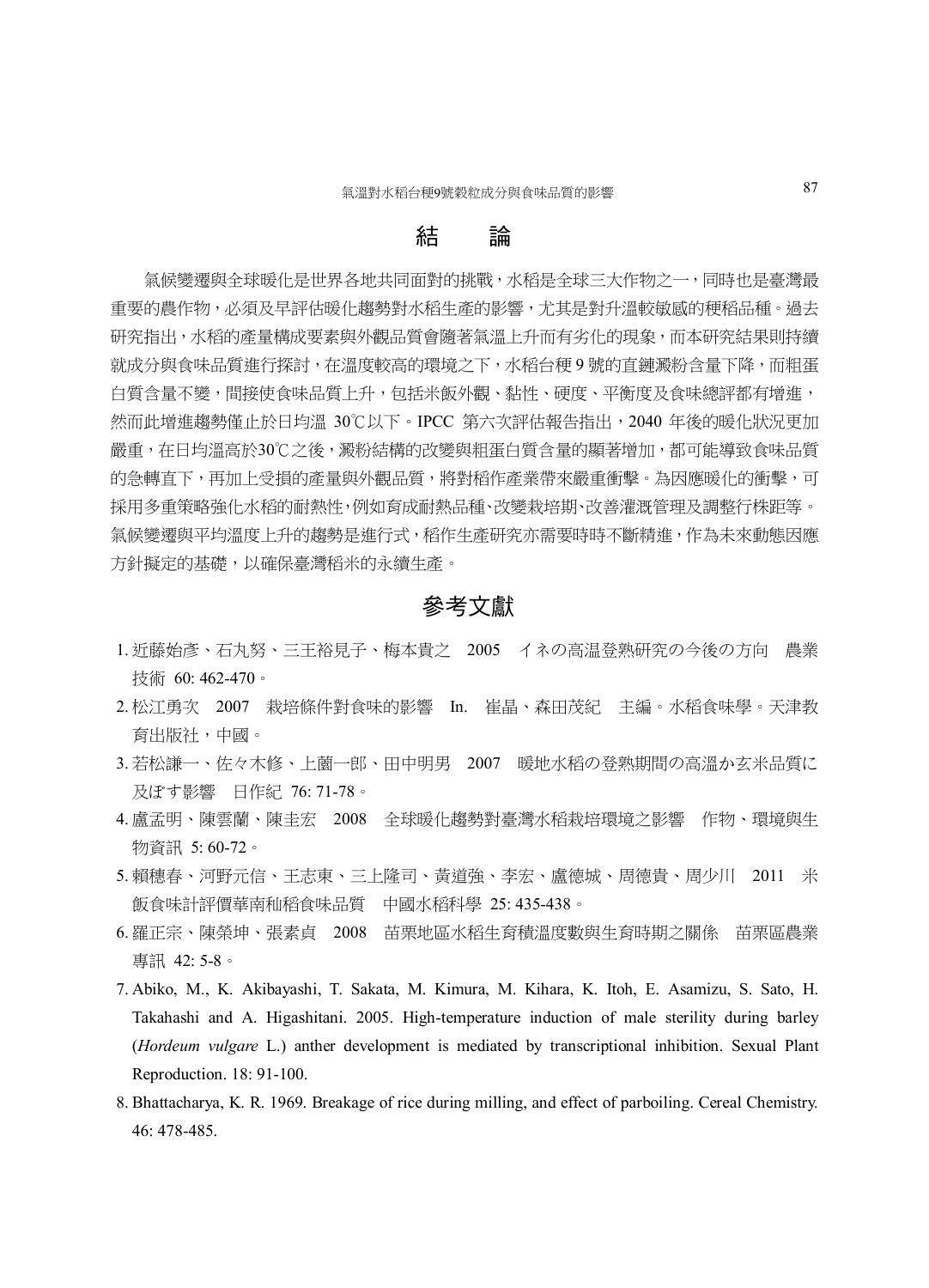- 9. Champagne, E. T. 1996. Rice starch composition and characteristics. Cereal Foods World. 41: 833-837.
- 10.Hu, Y., L. Li, J. Tian, C. Zhang, J. Wang, E. Yu, Z. Xing, B. Guo, H. Wei, Z. Huo and H. Zhang. 2020. Effects of dynamic low temperature during the grain filling stage on starch morphological structure, physicochemical properties, and eating quality of soft japonica rice. Cereal Chemistry. 97: 540-550.
- 11.Huang, J. J. and H. S. Lur. 2000. Influences of temperature during grain filling stages on grain quality in rice (*Oryza sativa* L.) 1. Effects of temperature on yield components, milling quality, and grain physico-chemical properties. (in Chinese) Journal of Agricultural Association China. 1: 370-389.
- 12.IPCC, 2021: Climate Change 2021: The Physical Science Basis. Contribution of Working Group I to the Sixth Assessment Report of the Intergovernmental Panel on Climate Change [Masson-Delmotte, V., P. Zhai, A. Pirani, S. L. Connors, C. Péan, S. Berger, N. Caud, Y. Chen, L. Goldfarb, M. I. Gomis, M. Huang, K. Leitzell, E. Lonnoy, J. B. R. Matthews, T. K. Maycock, T. Waterfield, O. Yelekçi, R. Yu and B. Zhou (eds.)]. Cambridge University Press. In Press.
- 13.Jagadish, S., P. Craufurd and T. Wheeler, T. 2007. High temperature stress and spikelet fertility in rice (*Oryza sativa* L.). Journal of Experimental Botany. 58: 1627-1635.
- 14.Jiang, H., W. Dian and P. Wu. 2003. Effect of high temperature on fine structure of amylopectin in rice endosperm by reducing the activity of the starch branching enzyme. Phytochemistry. 63: 53-59.
- 15.Juliano, B. O. 1985. Biochemical property of rice. In: B.O. Juliano. (ed.) Rice: Chemistry and technology. US: American Association of Cereal Chemistry.
- 16.Kato, K., Y. Suzuki, Y. Hosaka, R. Takahashi, I. Kodama, K. Sato, T. Kawamoto, T. Kumamaru and N. Fujita. 2019. Effect of high temperature on starch biosynthetic enzymes and starch structure in japonica rice cultivar 'Akitakomachi' (*Oryza sativa* L.) endosperm and palatability of cooked rice. Journal of Cereal Science. 87: 209-214.
- 17.Kobata, T. and N. Uemuki. 2004. High temperatures during the grain-filling period do not reduce the potential grain dry matter increase of rice. Agronomy Journal. 96: 406-414.
- 18.Lan, Y., N. Su, Y. Shen, R. Zhang, F. Wu, Z. Cheng, J. Wang, X. Zhang, X. Guo, C. Lei, J. Wang, L. Jiang, L. Mao and J. Wan. 2012. Identification of novel MiRNAs and MiRNA expression profiling during grain development in indica rice. BMC genomics. 13: 264.
- 19.Liu, Q., X. Wu, J. Ma, T. Li, X. Zhou and T. Guo. 2013. Effects of high air temperature on rice grain quality and yield under filed condition. Agronomy Journal. 105: 446.
- 20.Lur, H. S. 2009. Effects of high temperature on yield and grain quality of rice in Taiwan. In MARCO Symposium 2009–Challenges for Agro-Environmental Research in Monsoon Asia. National Institute for Agro-Environmental Science, Japan. Retrieved from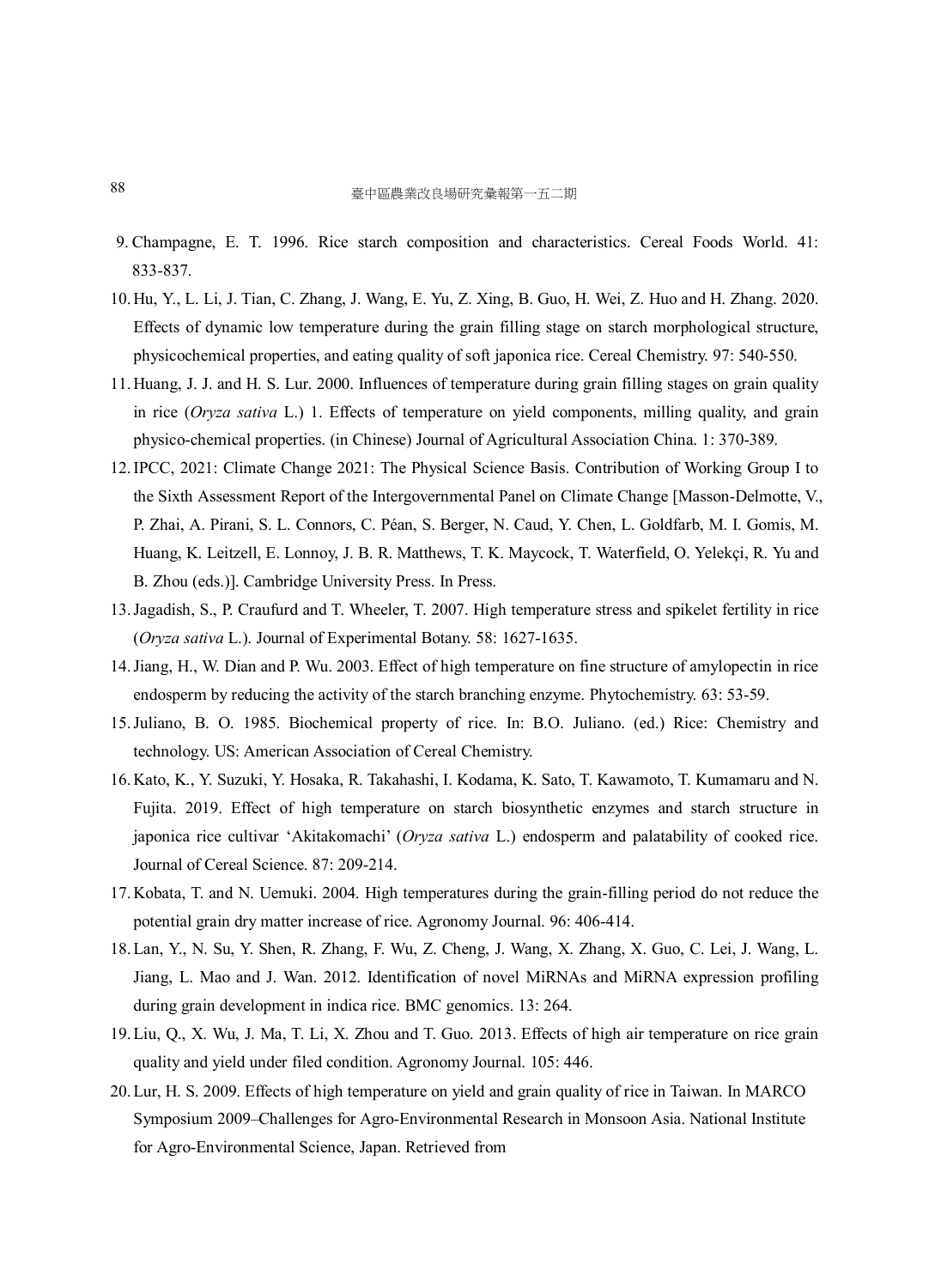http://www.niaes.affrc.go.jp/marco/marco2009/english/W2-06Huu-ShengLurP.pdf

- 21.Matsui, T., K. Omasa and T. Horie. 2001. The difference in sterility due to high temperatures during the flowering period among Japonica-rice varieties. Plant Production Science. 4: 90-93.
- 22.Nagarajan, S., S. V. K. Jagadish, A. S. Hari Prasad, A. K. Thomar, Anjali Anand, Madan Pal and P. K. Agarwal. 2010. Local climate affects growth, yield and grain quality of aromatic and non-aromatic rice in northwestern India. Agriculture, Ecosystems and Environment.138: 274-281
- 23.Oh-e, I., K. Saitoh and T. Kuroda. 2007. Effects of high temperature on growth, yield and dry-matter production of rice grown in the paddy field. Plant Production Science. 10: 412-422.
- 24.Peng, S., J. Huang, J. E. Sheehy, R. C. Laza, R. M. Visperas, X. Zhong, G. S. Centeno, G. S. Khush and K. G. Cassman. 2004. Rice yields decline with higher night temperature from global warming. PNAS. 101: 9971-9975
- 25.Prasad, P. V. V., K. J. Boote, L. H. Allen, J. E. Sheehy and J. M. G. Thomas. 2006. Species, ecotype and cultivar differences in spikelet fertility and harvest index of rice in response to high temperature stress. Field Crops Research. 95: 398-411.
- 26.R Development Core Team. 2007. R: A language and environment for statistical computing. Vienna: R Foundation for Statistical Computing. Retrieved from http://www.R-project.org.
- 27.Sarsu, F., A. M. A. Ghanim, P. Das, R. N. Bahuguna, P. M. Kusolwa, M. Ashraf, S. L. Singla-Pareek, A. Pareek, B. P. Forster and I. Ingelbrecht. 2018. Pre-field screening protocols for heat-tolerant mutants in rice. pp. 1-7.
- 28.Sowbhagya, C. M., B. S. Ramesh and K. R. Bhattacharya. 1987. The relationship between cooked-rice texture and the physicochemical characteristics of rice. Journal of Cereal Science. 5: 287-297.
- 29.Tashiro, T. and I. F. Wardlaw. 1991. The effect of high temperature on kernel dimensions and the type and occurrence of kernel damage in rice. Australian Journal of Plant Physiology. 42: 485-496.
- 30.Tsukaguchi, T. and Y. Iida. 2008. Effects of assimilate supply and High temperature during grain-filling period on the occurrence of various types of chalky kernels in rice plants (*Oryza sativa* L.). Plant Production Science. 11: 203-210.
- 31.Webb, B. D. 1985. Criteria of rice quality in the United State. In B.O. Juliano (ed.) Rice: Chemistry and technology. American Association of Cereal Chemistry. USA.
- 32.Wu, Y. C., S. J. Chang and H. S. Lur. 2016. Effects of field high temperature on grain yield and quality of a subtropical type japonica rice-Pon-Lai rice. Plant Production Science. 19: 145-153.
- 33.Yamakawa, H., T. Hirose, M. Kuroda and T. Yamaguchi. 2007. Comprehensive expression profiling of rice grain fillingrelated genes under high temperature using DNA microarray. Plant Physiology. 144: 258–277.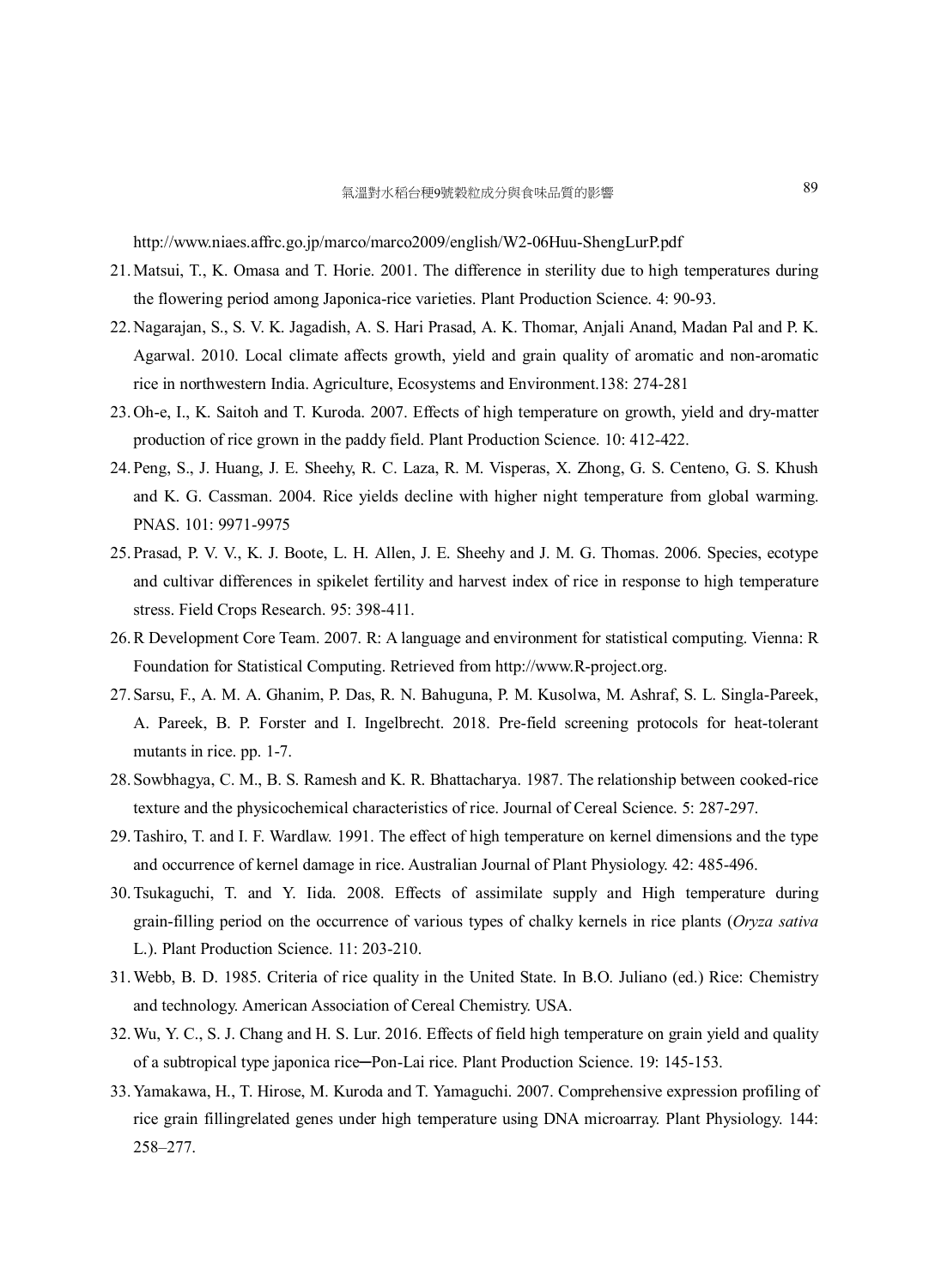34.Zhao, L., K. Kobayasi, T. Hasegawa, C. L. Wang, M. Yoshimoto, J. M. Wan and T. Matsui. 2010. Traits responsible for variation in pollination and seed set among six rice cultivars grown in a miniature paddy field with free air at a hot, humid spot in China. Agriculture, Ecosystems and Environment. 139: 110–115.